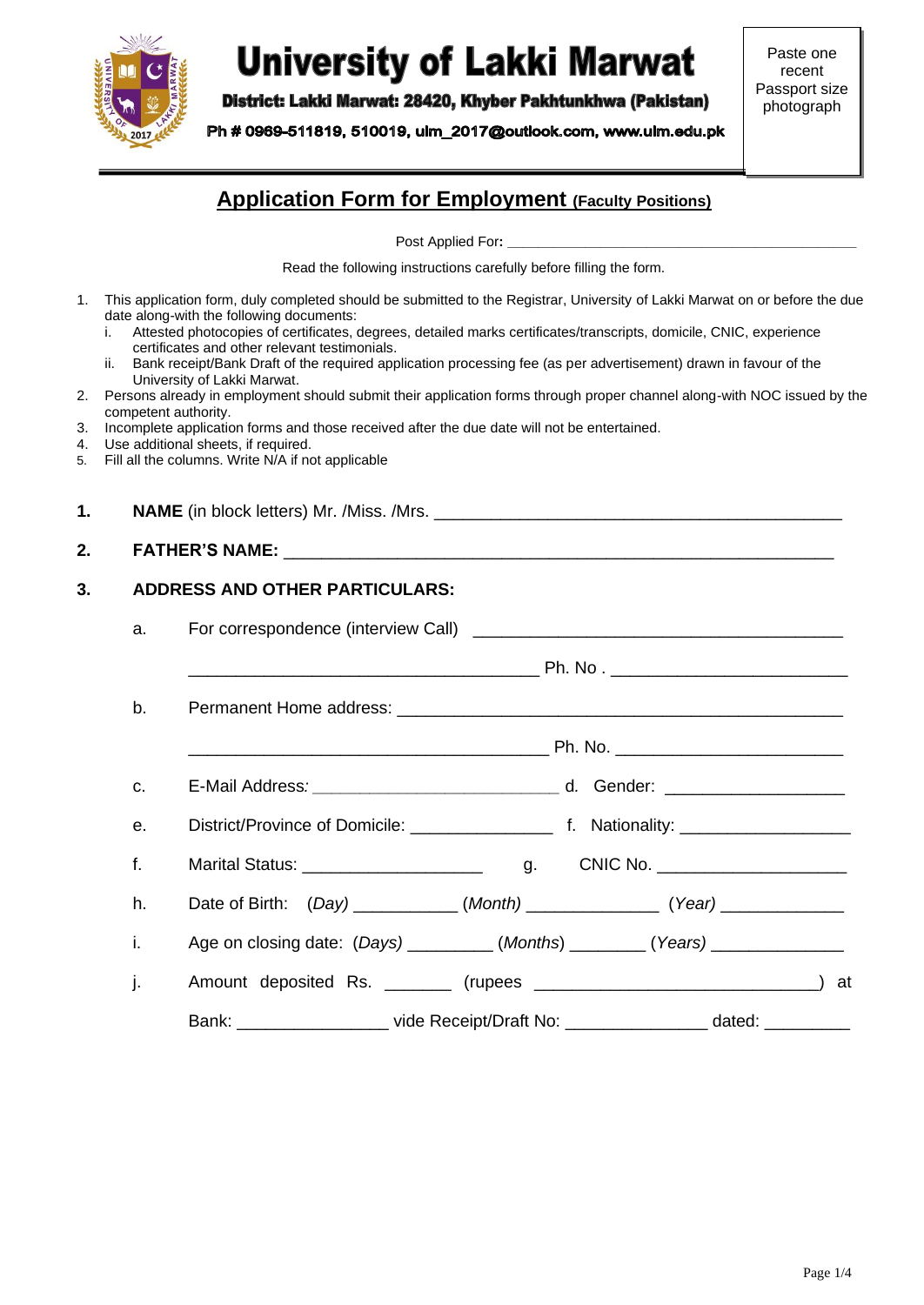## **4. Academic Qualifications (30%):-**

| S# | Certificate/<br><b>Degree</b> | Name of<br>Board/<br><b>University</b> | Exam.<br>with year<br>of passing | <b>Obtained</b><br>/ Total<br><b>Marks</b> | %<br>Marks/<br><b>CGPA</b> | *Distinction<br>(if any)<br>1 <sup>st</sup> Position=3<br>2 <sub>nd</sub><br><b>Position=2</b><br>3rd Position=1 | Quantification<br>as per<br><b>Statutes</b> |
|----|-------------------------------|----------------------------------------|----------------------------------|--------------------------------------------|----------------------------|------------------------------------------------------------------------------------------------------------------|---------------------------------------------|
| a. | <b>SSC/A Level</b>            |                                        |                                  |                                            |                            | N/A                                                                                                              | $% * 1$                                     |
| b. | <b>HSSC</b>                   |                                        |                                  |                                            |                            | N/A                                                                                                              | $% * 2$                                     |
| C. | <b>Bachelor</b>               |                                        |                                  |                                            |                            |                                                                                                                  | $% * 3$                                     |
| d. | <b>Masters</b>                |                                        |                                  |                                            |                            |                                                                                                                  | $% * 4$                                     |
| е. | BS (Hons)                     |                                        |                                  |                                            |                            |                                                                                                                  | $%$ * 7 (c+d)                               |
| f. | MS/M.Phil                     |                                        |                                  |                                            |                            |                                                                                                                  |                                             |
| g. | Ph.D                          |                                        |                                  |                                            |                            | N/A                                                                                                              |                                             |

(\*Distinction: Maximum marks =  $05$ )

## **5. ADDITIONAL HIGHER QUALIFICATION (Maximum** *5 marks***):**

| S# | <b>Degree</b> | <b>Name of University</b> | <b>Country</b> | <b>Subject</b> | <b>Duration</b> | Date of<br>completion |
|----|---------------|---------------------------|----------------|----------------|-----------------|-----------------------|
| 4  | Post Doc      |                           |                |                |                 |                       |
| 2. |               |                           |                |                |                 |                       |
| 3. |               |                           |                |                |                 |                       |

# **6. Nat./Int. Recognition in terms of Awards/Medals (Maximum 05 marks) - (Certificates must be attached):-**

- i. Sitara-i-Imtiaz, Tamgha-i-Imtiaz, or Higher Award
- ii. Any award by the relevant ministry or HEC in recognition of scientific work
- iii. A certificate/patent obtained on a Product/Invention/Technology
- iv. An approved variety by the provincial/federal relevant authority
- **7. RESEARCH PUBLICATIONS (Maximum 10 Marks):** Must attach attested photocopy of title of journal with each research paper mentioning Impact Factor.

| S# | <b>Title of</b><br><b>Research</b><br>Paper | Name of<br>Journal | <b>ISSN</b><br><b>Number</b> | Date of<br>publication | <b>Principal/</b><br><b>Co-author</b><br>with S.No.<br>of author | <b>HEC</b><br>recognized<br>Yes/No | Impact<br><b>Factor</b><br>of the<br>Journal |
|----|---------------------------------------------|--------------------|------------------------------|------------------------|------------------------------------------------------------------|------------------------------------|----------------------------------------------|
| a. |                                             |                    |                              |                        |                                                                  |                                    |                                              |
| b. |                                             |                    |                              |                        |                                                                  |                                    |                                              |
| C. |                                             |                    |                              |                        |                                                                  |                                    |                                              |
| d. |                                             |                    |                              |                        |                                                                  |                                    |                                              |
| е. |                                             |                    |                              |                        |                                                                  |                                    |                                              |

*Attach additional sheet (if required).*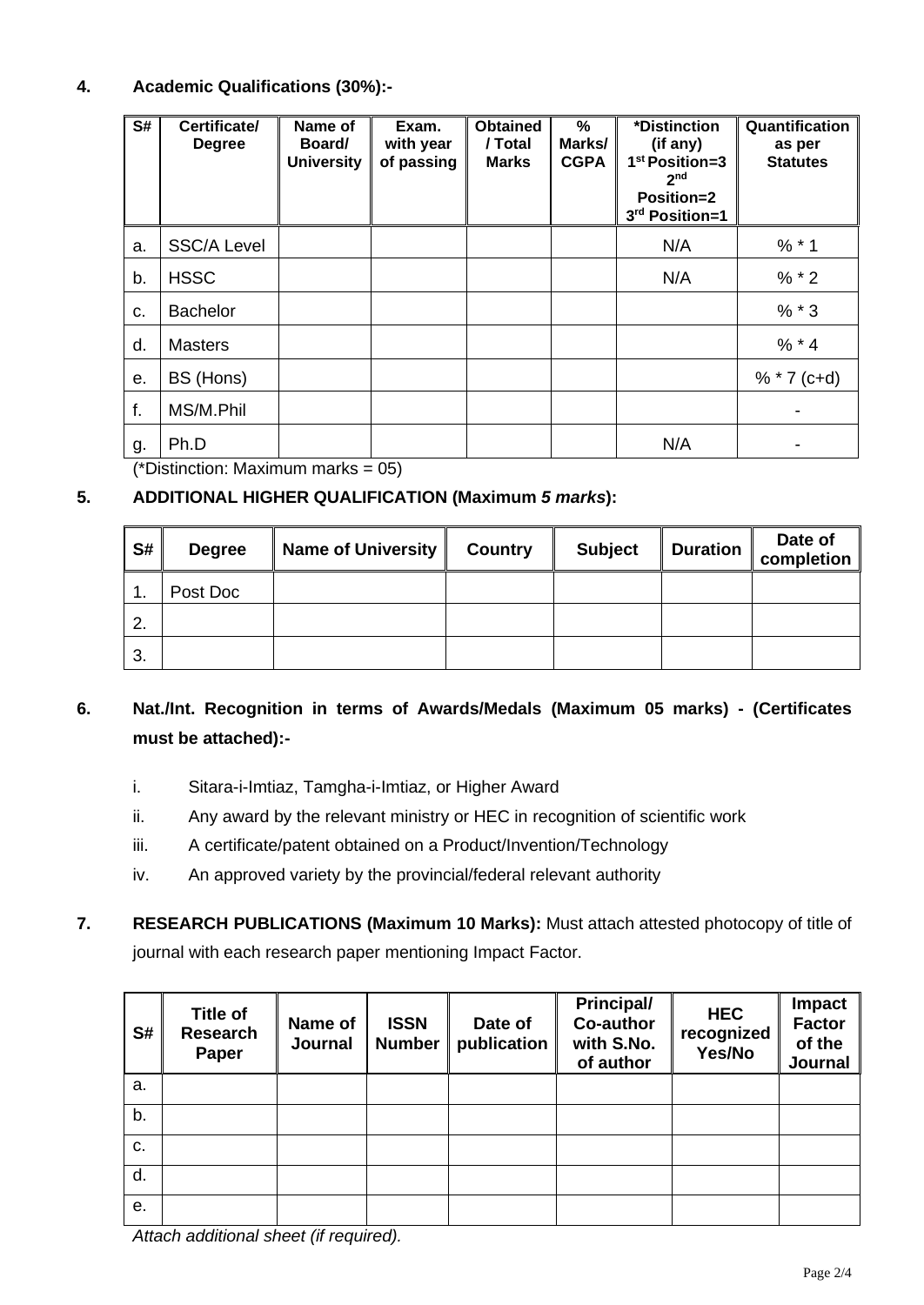## **8. Experience (Maximum 10 marks):**

|        |                                        | <b>Period</b> |    |                    |            | Job                                                           | Nature of                                 | <b>Status of</b>                                     |
|--------|----------------------------------------|---------------|----|--------------------|------------|---------------------------------------------------------------|-------------------------------------------|------------------------------------------------------|
| S<br># | Name of<br>Institute /<br>Organization | <b>From</b>   | To | <b>Designation</b> | <b>BPS</b> | <b>Descriptio</b><br>(Teaching<br><b>Research</b><br>/ Admin) | Job<br>(Permane<br>nt/<br><b>Temporar</b> | Organizatio<br>n (Govt./<br>Semi Govt./<br>Autonomou |
| a.     |                                        |               |    |                    |            |                                                               |                                           |                                                      |
| b.     |                                        |               |    |                    |            |                                                               |                                           |                                                      |
| C.     |                                        |               |    |                    |            |                                                               |                                           |                                                      |

*Attach additional sheet (if required).*

**Total Job Experience as on Closing Date of Application:** Attach list of Miscellaneous Teaching or Administrative Experience, if any.

| <b>Days</b> | <b>Months</b> | <b>Years</b> |
|-------------|---------------|--------------|
|             |               |              |

## **9. RESEARCH PROJECTS COMPLETED (Maximum 10 marks): (R/completion certificate must be attached):**

| $S+$ | <b>Research Project</b> | Sponsored by | Amount (in Rs.)<br>(not less than 0.5<br>million) | <b>As Principal</b><br>Investigator |
|------|-------------------------|--------------|---------------------------------------------------|-------------------------------------|
| a.   |                         |              |                                                   |                                     |
| b.   |                         |              |                                                   |                                     |
| c.   |                         |              |                                                   |                                     |
| d.   |                         |              |                                                   |                                     |
| е.   |                         |              |                                                   |                                     |

## **10. COUNTRIES VISITED:**

| S# | <b>Name of Country</b> | <b>Duration</b> | <b>Purpose of Visit</b> |
|----|------------------------|-----------------|-------------------------|
| а. |                        |                 |                         |
| b. |                        |                 |                         |
| C. |                        |                 |                         |

## **11. References:**

a. \_\_\_\_\_\_\_\_\_\_\_\_\_\_\_\_\_\_\_\_\_\_\_\_\_\_\_\_\_\_\_\_\_\_\_\_\_\_\_\_\_\_\_\_\_\_\_\_\_\_\_\_\_\_\_\_\_\_\_\_\_\_\_\_ b. \_\_\_\_\_\_\_\_\_\_\_\_\_\_\_\_\_\_\_\_\_\_\_\_\_\_\_\_\_\_\_\_\_\_\_\_\_\_\_\_\_\_\_\_\_\_\_\_\_\_\_\_\_\_\_\_\_\_\_\_\_\_\_\_ c. \_\_\_\_\_\_\_\_\_\_\_\_\_\_\_\_\_\_\_\_\_\_\_\_\_\_\_\_\_\_\_\_\_\_\_\_\_\_\_\_\_\_\_\_\_\_\_\_\_\_\_\_\_\_\_\_\_\_\_\_\_\_\_\_ **12. State any other relevant facts. (***Attach additional sheet, if required).*

\_\_\_\_\_\_\_\_\_\_\_\_\_\_\_\_\_\_\_\_\_\_\_\_\_\_\_\_\_\_\_\_\_\_\_\_\_\_\_\_\_\_\_\_\_\_\_\_\_\_\_\_\_\_\_\_\_\_\_\_\_\_\_\_\_\_\_\_\_\_\_\_\_\_\_

\_\_\_\_\_\_\_\_\_\_\_\_\_\_\_\_\_\_\_\_\_\_\_\_\_\_\_\_\_\_\_\_\_\_\_\_\_\_\_\_\_\_\_\_\_\_\_\_\_\_\_\_\_\_\_\_\_\_\_\_\_\_\_\_\_\_\_\_\_\_\_\_\_\_\_

\_\_\_\_\_\_\_\_\_\_\_\_\_\_\_\_\_\_\_\_\_\_\_\_\_\_\_\_\_\_\_\_\_\_\_\_\_\_\_\_\_\_\_\_\_\_\_\_\_\_\_\_\_\_\_\_\_\_\_\_\_\_\_\_\_\_\_\_\_\_\_\_\_\_\_.